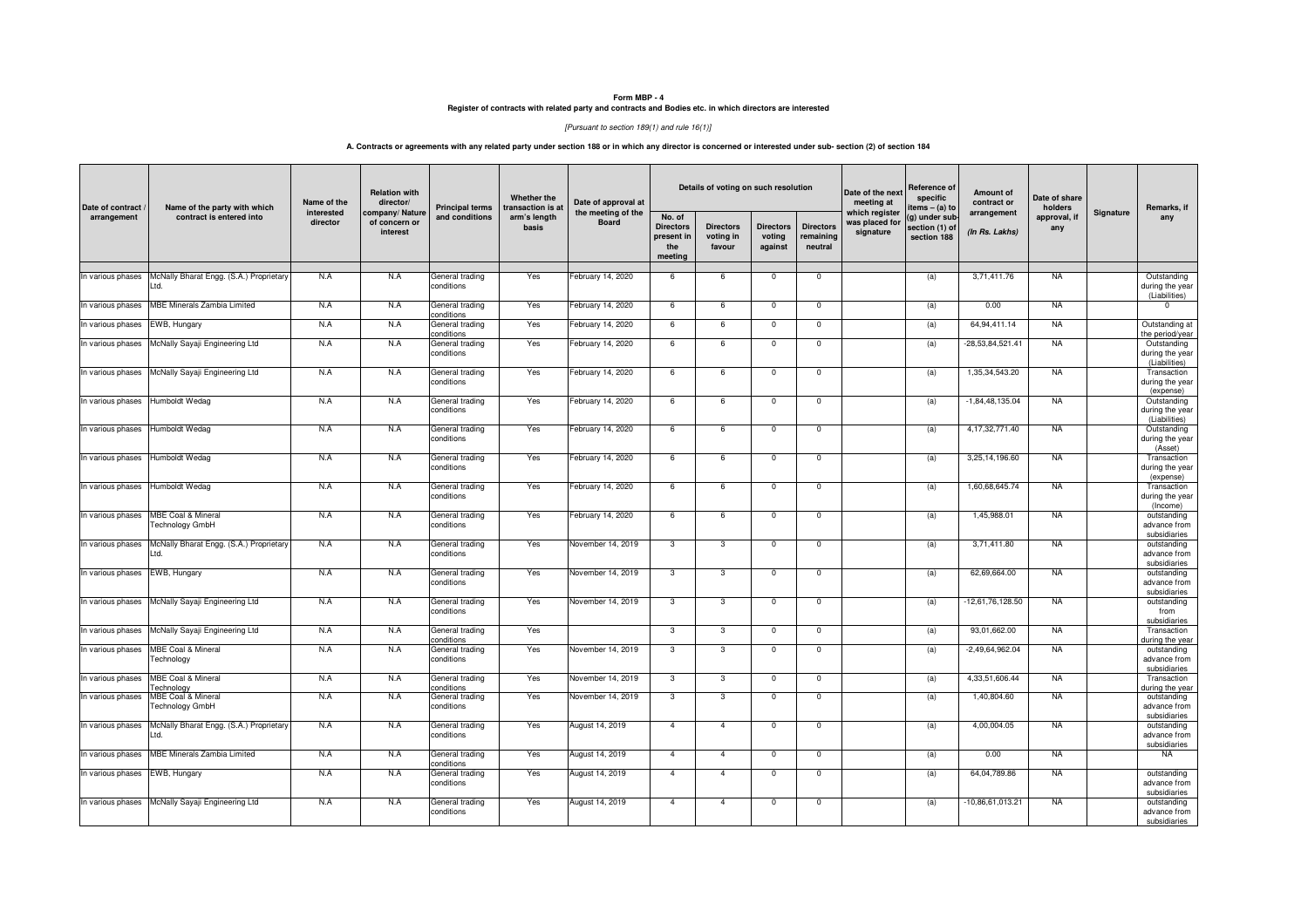|                   |                                                  | N.A | N.A | General trading               | Yes | August 14, 2019   | $\mathbf{A}$   | $\overline{4}$ | $\mathbf 0$             | $\mathbf 0$             |     | 61,38,602.00      | <b>NA</b> | Transaction                                      |
|-------------------|--------------------------------------------------|-----|-----|-------------------------------|-----|-------------------|----------------|----------------|-------------------------|-------------------------|-----|-------------------|-----------|--------------------------------------------------|
| In various phases | McNally Sayaji Engineering Ltd                   |     |     | conditions                    |     |                   |                |                |                         |                         | (a) |                   |           | during the<br>year(expense)                      |
| In various phases | Humboldt Wedag                                   | N.A | N.A | General trading<br>conditions | Yes | August 14, 2019   | $\overline{4}$ | $\overline{4}$ | $\mathbf 0$             | $\mathbf 0$             | (a) | 2,46,66,451.48    | <b>NA</b> | outstanding<br>advance from                      |
| In various phases | Humboldt Wedag                                   | N.A | N.A | General trading<br>conditions | Yes | August 14, 2019   | $\overline{4}$ | $\overline{4}$ | $\overline{0}$          | $\overline{0}$          | (a) | 1,02,22,617.00    | <b>NA</b> | subsidiaries<br>Transaction<br>during the        |
| In various phases | Humboldt Wedag                                   | N.A | N.A | General trading               | Yes | August 14, 2019   | $\overline{4}$ | $\overline{4}$ | $\mathbf 0$             | $\mathbf 0$             | (a) | 42,83,895.64      | <b>NA</b> | ear(expense)<br>Transaction                      |
|                   |                                                  |     |     | conditions                    |     |                   |                |                |                         |                         |     |                   |           | during the year<br>(income)                      |
| In various phases | MBE Coal & Mineral<br>Technology GmbH            | N.A | N.A | General trading<br>conditions | Yes | August 14, 2019   | $\overline{4}$ | $\overline{4}$ | $\mathbf 0$             | $\mathbf 0$             | (a) | 1,44,066.88       | <b>NA</b> | outstanding<br>advance from<br>subsidiaries      |
| In various phases | Vedica Sanjeevani Projects Pvt Ltd               | N.A | N.A | General trading<br>conditions | Yes | May 30, 2019      | $\mathbf{A}$   | $\overline{4}$ | $\Omega$                | $\Omega$                | (a) | 17,68,48,991.02   | <b>NA</b> | outstanding<br>advance from<br>subsidiaries      |
| In various phases | Vedica Sanjeevani Projects Pvt Ltd               | N.A | N.A | General trading<br>conditions | Yes | May 30, 2019      | $\overline{4}$ | $\overline{4}$ | $\Omega$                | $\Omega$                | (a) | 1,03,17,677.00    | <b>NA</b> | Transaction<br>during the year                   |
| In various phases | <b>EMC Limited</b>                               | N.A | N.A | General trading<br>conditions | Yes | May 30, 2019      | $\overline{4}$ | $\overline{4}$ | $\overline{\mathbf{0}}$ | $\overline{0}$          | (a) | 23,82,740.00      | <b>NA</b> | outstanding<br>advance from<br>creditors         |
| In various phases | <b>EMC Limited</b>                               | N.A | N.A | General trading<br>conditions | Yes | May 30, 2019      | $\overline{4}$ | $\overline{4}$ | $\mathbf 0$             | $\mathsf 0$             | (a) | 2,25,000.00       | <b>NA</b> | Transaction<br>during the year                   |
| In various phases | McNally Bharat Engg. (S.A.) Proprietary<br>Ltd.  | N.A | N.A | General trading<br>conditions | Yes | May 30, 2019      | $\overline{4}$ | $\overline{4}$ | $\mathbf 0$             | $\mathbf 0$             | (a) | 3,89,603.94       | <b>NA</b> | outstanding<br>advance from<br>creditors         |
| In various phases | McNally Bharat Engg. (S.A.) Proprietary          | N.A | N.A | General trading<br>conditions | Yes | May 30, 2019      | $\mathbf{A}$   | $\overline{4}$ | $\overline{\mathbf{0}}$ | $\overline{\mathbf{0}}$ | (a) | 40,21,138.00      | <b>NA</b> | Outstandings<br>during the year                  |
| In various phases | <b>MBE Minerals Zambia Limited</b>               | N.A | N.A | General trading<br>conditions | Yes | May 30, 2019      | $\mathbf{A}$   | $\mathbf{4}$   | $\Omega$                | $\Omega$                | (a) | 19,04,700.00      | <b>NA</b> | Outstandings<br>during the year                  |
| In various phases | EWB, Hungary                                     | N.A | N.A | General trading<br>conditions | Yes | May 30, 2019      | $\overline{4}$ | $\overline{4}$ | $\Omega$                | $\Omega$                | (a) | 63,35,422.76      | NA        | Outstandings<br>during the year                  |
| In various phases | McNally Sayaji Engineering Ltd                   | N.A | N.A | General trading<br>conditions | Yes | May 30, 2019      | $\overline{4}$ | $\overline{4}$ | $\overline{0}$          | $\overline{0}$          | (a) | 2,20,71,96,390.11 | <b>NA</b> | Outstandings<br>during the year                  |
| In various phases | McNally Sayaji Engineering Ltd                   | N.A | N.A | General trading<br>conditions | Yes | May 30, 2019      | $\overline{4}$ | $\overline{4}$ | $\overline{\mathbf{0}}$ | $\overline{\mathbf{0}}$ | (a) | 22,76,76,489.08   | <b>NA</b> | Transaction<br>during the year                   |
| In various phases | Humboldt Wedag                                   | N.A | N.A | General trading<br>conditions | Yes | May 30, 2019      | $\overline{4}$ | $\overline{4}$ | $\mathbf 0$             | $\mathbf 0$             | (a) | 1,10,55,937.94    | <b>NA</b> | outstanding<br>advance from<br>creditors         |
| In various phases | Humboldt Wedag                                   | N.A | N.A | General trading<br>conditions | Yes | May 30, 2019      | $\overline{4}$ | $\overline{4}$ | $\mathbf 0$             | $\mathbf 0$             | (a) | 7,31,65,516.34    | <b>NA</b> | Transaction<br>during the year                   |
| In various phases | MBE Coal & Mineral<br>Technology GmbH            | N.A | N.A | General trading<br>conditions | Yes | May 30, 2019      | $\overline{4}$ | $\overline{4}$ | $\Omega$                | $\Omega$                | (a) | 1,42,598.85       | <b>NA</b> | outstanding<br>advance from<br>creditors         |
| In various phases | MBE Coal & Mineral<br>Technology GmbH            | N.A | N.A | General trading<br>conditions | Yes | February 13, 2019 | 6              | 6              | $\Omega$                | $\Omega$                | (a) | 1,48,979.67       | <b>NA</b> | outstanding<br>advance from<br>subsidiaries      |
| In various phases | Humboldt Wedag                                   | N.A | N.A | General trading<br>conditions | Yes | February 13, 2019 | 6              | 6              | $\overline{\mathbf{0}}$ | $\overline{0}$          | (a) | 4,48,08,996.65    | <b>NA</b> | outstandingadv<br>ance to                        |
| In various phases | Humboldt Wedag                                   | N.A | N.A | General trading<br>conditions | Yes | February 13, 2019 | 6              | 6              | $\mathbf 0$             | $\mathbf 0$             | (a) | 1,48,81,345.00    | <b>NA</b> | subsidiaries<br>outstanding<br>advance from      |
| In various phases | McNally Sayaji Engineering Ltd                   | N.A | N.A | General trading<br>conditions | Yes | February 13, 2019 | 6              | 6              | $\mathbf 0$             | $\mathbf 0$             | (a) | 20,74,73,967.19   | <b>NA</b> | subsidiaries<br>purchase of<br>Materials         |
| In various phases | McNally Sayaji Engineering Ltd                   | N.A | N.A | General trading<br>conditions | Yes | February 13, 2019 | 6              | 6              | $\mathbf 0$             | $\mathbf{0}$            | (a) | 30,13,38,490.22   | <b>NA</b> | due from<br>subsidiary                           |
| In various phases | EWB, Hungary                                     | N.A | N.A | General trading<br>conditions | Yes | February 13, 2019 | 6              | 6              | $\overline{0}$          | $\overline{0}$          | (a) | 68,89,997.00      | <b>NA</b> | outstanding<br>advance from                      |
| In various phases | McNally Bharat Engg. (S.A.) Proprietary          | N.A | N.A | General trading<br>conditions | Yes | February 13, 2019 | 6              | 6              | $\mathbf 0$             | $\mathbf 0$             | (a) | 4,52,804.58       | <b>NA</b> | subsidiaries<br>outstanding<br>advance from      |
| In various phases | <b>EMC Limited</b>                               | N.A | N.A | General trading<br>conditions | Yes | February 13, 2019 | 6              | 6              | $\mathbf 0$             | $\mathbf 0$             | (a) | 23,27,261.00      | <b>NA</b> | subsidiaries<br>outstanding loan<br>and Interest |
| In various phases | Vedica Sanjeevani Projects Pvt.<br>Limited       | N.A | N.A | General trading<br>conditions | Yes | February 13, 2019 | 6              | 6              | $\mathbf 0$             | $\mathbf 0$             | (a) | 13,09,52,584.61   | <b>NA</b> | Due from<br>subsidiary                           |
| In various phases | <b>MBE Coal &amp; Mineral</b><br>Technology GmbH | N.A | N.A | General trading<br>conditions | Yes | November 14, 2018 |                | 7              | $\mathbf 0$             | $\mathbf 0$             | (a) | 148979.67         | <b>NA</b> | outstanding<br>advance from<br>creditors         |
|                   |                                                  |     |     |                               |     |                   |                |                |                         |                         |     |                   |           |                                                  |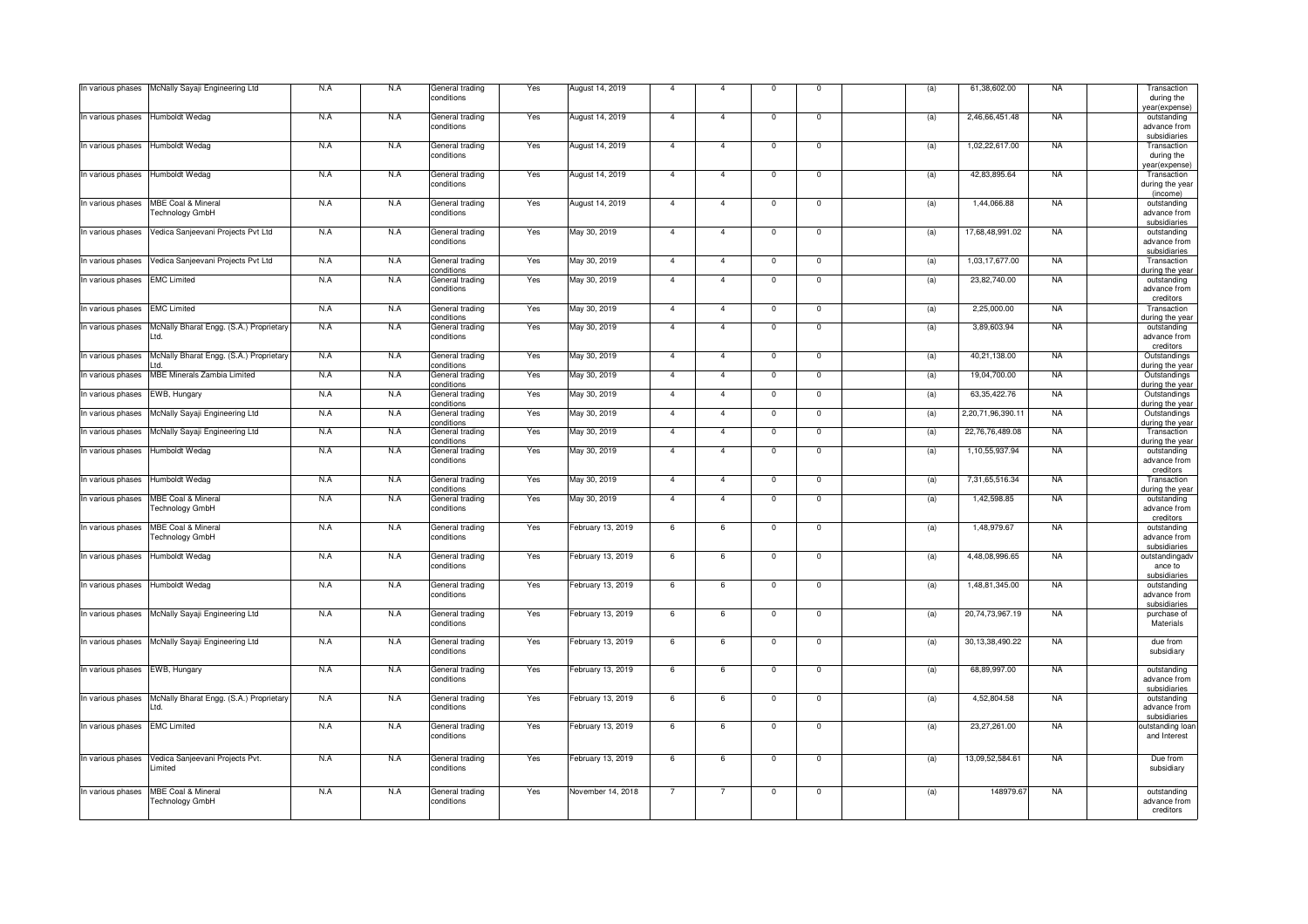| In various phases              | <b>MBE Coal &amp; Mineral</b><br>Technology India Pvt.Ltd | N.A       | N.A       | General trading<br>conditions | Yes | November 14, 2018 | $\overline{7}$ | $\overline{7}$ | $\mathsf 0$    | $\mathsf 0$             | (a) | 42960527.65 | <b>NA</b> | Advance given<br>to subsidiaries                                                  |
|--------------------------------|-----------------------------------------------------------|-----------|-----------|-------------------------------|-----|-------------------|----------------|----------------|----------------|-------------------------|-----|-------------|-----------|-----------------------------------------------------------------------------------|
| In various phases              | MBE Coal & Mineral<br>Technology India Pvt.Ltd            | N.A       | N.A       | General trading<br>conditions | Yes | November 14, 2018 | $\overline{7}$ | $\overline{7}$ | $\mathsf 0$    | $\mathbf 0$             | (a) | 2668345.04  | <b>NA</b> | outstanding<br>advance from<br>creditors                                          |
| In various phases              | McNally Syaji Engineering Ltd                             | N.A       | N.A       | General trading<br>conditions | Yes | November 14, 2018 | $\overline{7}$ | $\overline{7}$ | $\mathsf 0$    | $\mathsf 0$             | (a) | 161757165   | <b>NA</b> | outsourcing<br>expenses to job<br>work                                            |
| In various phases              | McNally Syaji Engineering Ltd                             | N.A       | N.A       | General trading<br>conditions | Yes | November 14, 2018 | $\overline{7}$ | $\overline{7}$ | $\mathsf 0$    | $\mathsf 0$             | (a) | 280751970   | <b>NA</b> | Advance given<br>to subsidiaries                                                  |
| In various phases EWB, Hungary |                                                           | <b>NA</b> | <b>NA</b> | General trading<br>conditions | Yes | November 14, 2018 | $\overline{7}$ | 7              | $\mathbf 0$    | $\mathbf 0$             | (a) | 6889997     | <b>NA</b> | outstanding<br>advance from<br>creditors                                          |
| In various phases              | <b>MBE Minerals Zambia Limited</b>                        | <b>NA</b> | <b>NA</b> | General trading<br>conditions | Yes | November 14, 2018 | $\overline{7}$ | $\overline{7}$ | $\mathbf{0}$   | $\mathbf{0}$            | (a) |             | <b>NA</b> | <b>NA</b>                                                                         |
| In various phases              | McNally Bharat Engg. (S.A.) Proprietary                   | <b>NA</b> | <b>NA</b> | General trading<br>conditions | Yes | November 14, 2018 | $\overline{7}$ | $\overline{7}$ | $\mathsf 0$    | $\mathsf 0$             | (a) | 452804.58   | <b>NA</b> | outstanding<br>advance from<br>creditors                                          |
| In various phases EMC Limited  |                                                           | <b>NA</b> | <b>NA</b> | General trading<br>conditions | Yes | November 14, 2018 | $\overline{7}$ |                | $\mathbf 0$    | $\mathbf 0$             | (a) | 112808      | <b>NA</b> | Receipt of<br>Services                                                            |
| In various phases EMC Limited  |                                                           | <b>NA</b> | <b>NA</b> | General trading<br>conditions | Yes | November 14, 2018 | $\overline{7}$ | 7              | $\mathbf 0$    | $\mathbf 0$             | (a) | 2270548     | <b>NA</b> | outstanding<br>advance from<br>creditors                                          |
| In various phases              | Vedica Sanjeevani Projects Pvt Ltd                        | <b>NA</b> | <b>NA</b> | General trading<br>conditions | Yes | November 14, 2018 | $\overline{7}$ | $\overline{7}$ | $\mathbf 0$    | $\mathbf 0$             | (a) | 128948270.6 | <b>NA</b> | outstanding<br>advance from<br>creditors                                          |
| In various phases              | MBE Coal & Mineral<br>Technology GmbH                     | N.A       | N.A       | General trading<br>conditions | Yes | August 14, 2018   | 6              | $\overline{7}$ | $\Omega$       | $\mathbf{0}$            | (a) | 148979.67   | <b>NA</b> | outstanding<br>advance from<br>creditors                                          |
| In various phases              | MBE Coal & Mineral<br>Technology India Pvt.Ltd            | N.A       | N.A       | General trading<br>conditions | Yes | August 14, 2018   | 6              | $\overline{7}$ | $\mathbf 0$    | $\overline{\mathbf{0}}$ | (a) | 4292256     | <b>NA</b> | Advance given<br>to subsidiaries                                                  |
| In various phases              | <b>MBE Coal &amp; Mineral</b><br>Technology India Pvt.Ltd | N.A       | N.A       | General trading<br>conditions | Yes | August 14, 2018   | 6              | $\overline{7}$ | $\mathbf 0$    | $\mathbf 0$             | (a) | 6567264.43  | <b>NA</b> | Advance given<br>to subsidiaries                                                  |
| In various phases              | <b>MBE Coal &amp; Mineral</b><br>Technology India Pvt.Ltd | N.A       | N.A       | General trading<br>conditions | Yes | August 14, 2018   | 6              | $\overline{7}$ | $\overline{0}$ | $\overline{0}$          | (a) | 32144117.22 | <b>NA</b> | Advance given<br>to subsidiaries                                                  |
| In various phases              | <b>MBE Coal &amp; Mineral</b><br>Technology India Pvt.Ltd | N.A       | N.A       | General trading<br>conditions | Yes | August 14, 2018   | 6              |                | $\mathbf 0$    | $\overline{\mathbf{0}}$ | (a) | 2668345.04  | <b>NA</b> | outstanding<br>advance from<br>creditors                                          |
| In various phases              | EWB, Hungary                                              | <b>NA</b> | <b>NA</b> | General trading<br>conditions | Yes | August 14, 2018   | 6              | $\overline{7}$ | $\circ$        | $\mathbf{0}$            | (a) | 6501646.2   | <b>NA</b> | outstanding<br>advance from<br>creditors                                          |
| In various phases              | <b>MBE Minerals Zambia Limited</b>                        | <b>NA</b> | <b>NA</b> | General trading<br>conditions | Yes | August 14, 2018   | 6              | 7              | $\Omega$       | $\Omega$                | (a) |             | <b>NA</b> | <b>NA</b>                                                                         |
| In various phases              | McNally Bharat Engg. (S.A.) Proprietary                   | <b>NA</b> | <b>NA</b> | General trading<br>conditions | Yes | August 14, 2018   | 6              | $\overline{7}$ | $\mathbf{0}$   | $\mathbf 0$             | (a) | 452804.58   | <b>NA</b> | outstanding<br>advance from<br>creditors                                          |
| In various phases              | <b>EMC Limited</b>                                        | <b>NA</b> | <b>NA</b> | General trading<br>conditions | Yes | August 14, 2018   | 6              | $\overline{7}$ | $\circ$        | $\mathbf{0}$            | (a) | 56096       | <b>NA</b> | Interest on loan                                                                  |
| In various phases              | <b>EMC Limited</b>                                        | <b>NA</b> | <b>NA</b> | General trading<br>conditions | Yes | August 14, 2018   | 6              | $\overline{7}$ | $\mathbf{0}$   | $\mathsf 0$             | (a) | 2213836     | <b>NA</b> | outstanding<br>advance from<br>creditors                                          |
| In various phases              | Vedica Sanjeevani Projects Pvt Ltd                        | <b>NA</b> | <b>NA</b> | General trading<br>conditions | Yes | August 14, 2018   | 6              | $\overline{7}$ | $\mathbf{0}$   | $\mathsf 0$             | (a) | 126619871.6 | <b>NA</b> | Advance given<br>to subsidiaries                                                  |
| In various phases              | McNally Syaji Engineering Ltd                             | <b>NA</b> | <b>NA</b> | General trading<br>conditions | Yes | August 14, 2018   | 6              | 7              | $\circ$        | $\mathbf{0}$            | (a) | 104256426   | <b>NA</b> | purchase of<br>Materials and<br>Components -<br>within omnibus<br>approval limits |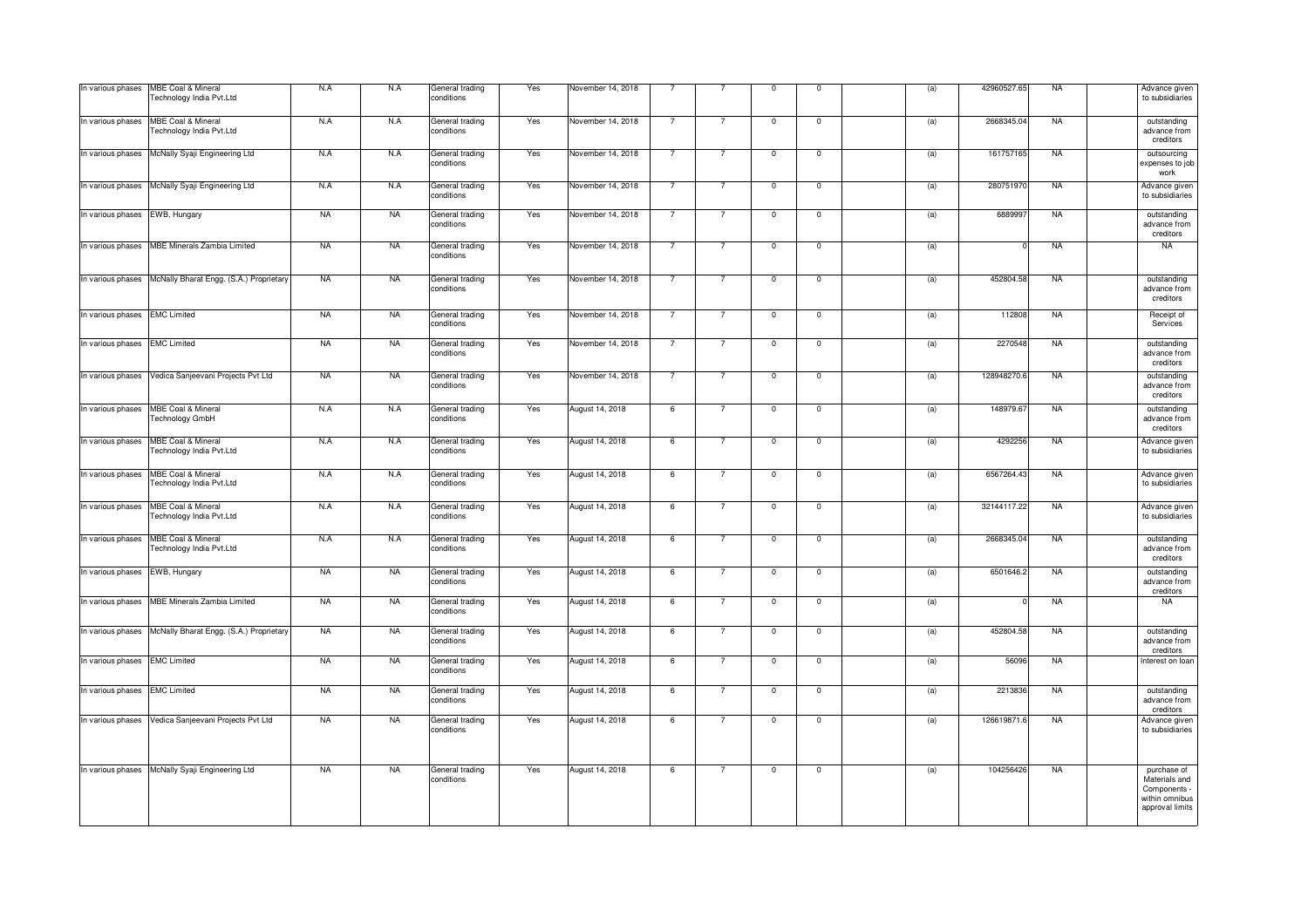| In various phases | MBE Coal & Mineral<br>Technology India Pvt.Ltd            | N.A | N.A | General trading<br>conditions | Yes | May 29, 2018 | $\overline{7}$ | $\overline{7}$ | $\mathbf 0$    | $\mathbf 0$    | (a) | 0.84     | <b>NA</b> | Gurantee<br>Charges<br>Received -<br>within omnibus<br>approval limits         |
|-------------------|-----------------------------------------------------------|-----|-----|-------------------------------|-----|--------------|----------------|----------------|----------------|----------------|-----|----------|-----------|--------------------------------------------------------------------------------|
| In various phases | MBE Coal & Mineral<br>Technology India Pvt.Ltd            | N.A | N.A | General trading<br>conditions | Yes | May 29, 2018 | $\overline{7}$ | $\overline{7}$ | $\mathbf 0$    | $\mathbf{0}$   | (a) | 0.13     | <b>NA</b> | Expenses<br>incurred during<br>the year - within<br>omnibus<br>approval limits |
| In various phases | <b>MBE Coal &amp; Mineral</b><br>Technology India Pvt.Ltd | N.A | N.A | General trading<br>conditions | Yes | May 29, 2018 | $\overline{7}$ | $\overline{7}$ | $\overline{0}$ | $\overline{0}$ | (a) | 2,890.59 | <b>NA</b> | Gurantee given<br>within omnibus<br>approval limits                            |
| In various phases | MBE Coal & Mineral<br>Technology India Pvt.Ltd            | N.A | N.A | General trading<br>conditions | Yes | May 29, 2018 | $\overline{7}$ | $\overline{7}$ | $\mathbf 0$    | $\mathbf{0}$   | (a) | 22.73    | <b>NA</b> | outstanding<br>payables -<br>within omnibus<br>approval limits                 |
| In various phases | <b>MBE Coal &amp; Mineral</b><br>Technology India Pvt.Ltd | N.A | N.A | General trading<br>conditions | Yes | May 29, 2018 | $\overline{7}$ | $\overline{7}$ | $\mathsf 0$    | $\mathsf 0$    | (a) | 337.11   | <b>NA</b> | outstanding<br>receivables -<br>within omnibus<br>approval limits              |
| In various phases | MBE Mineral Technologies Pte Ltd.                         | N.A | N.A | General trading<br>conditions | Yes | May 29, 2018 | $\overline{7}$ | $\overline{7}$ | $\overline{0}$ | $\overline{0}$ | (a) | 0.10     | N.A       | <b>Bank Charges</b><br>Reimbursement<br>- within omnibus<br>approval limits    |
| In various phases | MBE Mineral Technologies Pte Ltd.                         | N.A | N.A | General trading<br>conditions | Yes | May 29, 2018 | $\overline{7}$ | $\overline{7}$ | $\mathsf 0$    | $\mathsf 0$    | (a) | 182.61   | N.A       | Withholding Tax<br>Paid - within the<br>omnibus<br>approval limits             |
| In various phases | MBE Mineral Technologies Pte Ltd.                         | N.A | N.A | General trading<br>conditions | Yes | May 29, 2018 | $\overline{7}$ | $\overline{7}$ | $\mathsf 0$    | $\mathsf 0$    | (a) | 2,111.64 | N.A       | Dividend<br>Received -<br>within the<br>omnibus                                |
| In various phases | MBE Mineral Technologies Pte Ltd.                         | N.A | N.A | General trading<br>conditions | Yes | May 29, 2018 | $\overline{7}$ | $\overline{7}$ | 0              | $\mathbf 0$    | (a) | 6,956.98 | N.A       | Advance<br>Refund - within<br>the omnibus<br>approval limits                   |
|                   | In various phases MBE Mineral Technologies Pte Ltd.       | N.A | N.A | General trading<br>conditions | Yes | May 29, 2018 | $\overline{7}$ | $\overline{7}$ | $\mathbf 0$    | $\mathbf 0$    | (a) | 87.29    | N.A       | Interest<br>Received from<br>Loan - within<br>the omnibus<br>approval limits   |
|                   | In various phases MBE Mineral Technologies Pte Ltd.       | N.A | N.A | General trading<br>conditions | Yes | May 29, 2018 | $\overline{7}$ | $\overline{7}$ | $\mathbf 0$    | $\mathbf 0$    | (a) | 2,550.74 | N.A       | Investment at<br>the year end -<br>within the<br>omnibus<br>approval limits    |
|                   | In various phases MBE Mineral Technologies Pte Ltd.       | N.A | N.A | General trading<br>conditions | Yes | May 29, 2018 | $\overline{7}$ | $\overline{7}$ | $\overline{0}$ | $\mathbf 0$    | (a) | 2.31     | N.A       | outstanding<br>payables -<br>within the<br>omnibus<br>approval limits          |
|                   | In various phases EMC MBE Contracting Co LLC              | N.A | N.A | General trading<br>conditions | Yes | May 29, 2018 | $\overline{7}$ | $\overline{7}$ | $\mathbf 0$    | $\mathbf 0$    | (a) | 152.3    | N.A       | Investment at<br>the year end -<br>within the<br>omnibus<br>approval limits    |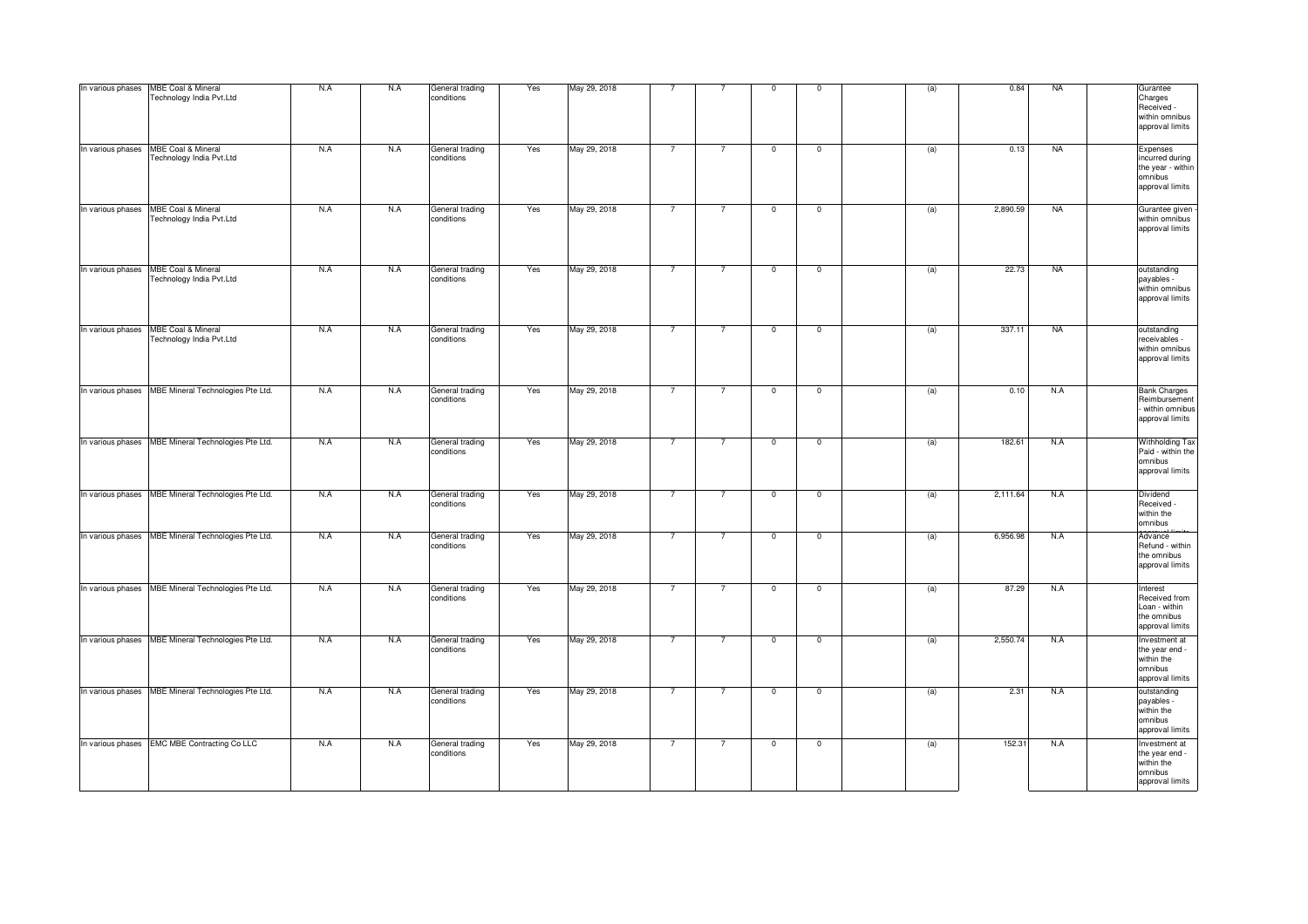| In various phases EMC MBE Contracting Co LLC           | N.A | N.A | General trading<br>conditions   | Yes | May 29, 2018 | $\overline{7}$ | $\overline{7}$ | $\mathsf 0$  | $\mathbf 0$  | (a) | 62.94     | N.A       | outstanding<br>receivables<br>within the<br><b>omnibus</b><br>approval limits     |
|--------------------------------------------------------|-----|-----|---------------------------------|-----|--------------|----------------|----------------|--------------|--------------|-----|-----------|-----------|-----------------------------------------------------------------------------------|
| In various phases MBE Coal & Mineral Technologies Gmbl | N.A | N.A | As per mutually<br>agreed terms | Yes | May 29, 2018 | $\overline{7}$ | $\overline{7}$ | $\mathbf 0$  | $\mathbf 0$  | (a) | 1.47      | N.A       | outstanding<br>payables -<br>within the<br>omnibus<br>approval limits             |
| In various phases MBE EWB Technologies Kft             | N.A | N.A | General trading<br>conditions   | Yes | May 29, 2018 | $\overline{7}$ | $\overline{7}$ | $\mathbf 0$  | $\mathbf 0$  | (a) | 65.00     | N.A       | outstanding<br>payables -<br>within the<br>omnibus<br>approval limits             |
| In various phases McNally Sayaji Engineering Limited   | N.A | N.A | General trading<br>conditions   | Yes | May 29, 2018 | $\overline{7}$ | $\overline{7}$ | $\mathbf{0}$ | $\mathsf 0$  | (a) | 3,589.64  | <b>NA</b> | Purchase of<br>Materials and<br>Components -<br>within omnibus<br>approval limits |
| In various phases McNally Sayaji Engineering Limited   | N.A | N.A | General trading<br>conditions   | Yes | May 29, 2018 | $\overline{7}$ | 7              | $\mathbf 0$  | $\mathbf 0$  | (a) | 611.38    | <b>NA</b> | Sales of goods /<br>conttracts -<br>within omnibus<br>approval limits             |
| In various phases McNally Sayaji Engineering Limited   | N.A | N.A | General trading<br>conditions   | Yes | May 29, 2018 | $\overline{7}$ | $\overline{7}$ | $\mathbf 0$  | $\mathbf 0$  | (b) | 72.00     | <b>NA</b> | Rent Paid -<br>within omnibus<br>approval limits                                  |
| In various phases   McNally Sayaji Engineering Limited | N.A | N.A | General trading<br>conditions   | Yes | May 29, 2018 | $\overline{7}$ | $\overline{7}$ | $\mathbf 0$  | $\mathbf{0}$ | (a) | 24.00     | <b>NA</b> | income earned<br>during the year<br>within omnibus<br>approval limits             |
| In various phases McNally Sayaji Engineering Limited   | N.A | N.A | General trading<br>conditions   | Yes | May 29, 2018 | $\overline{7}$ | 7              | $\mathbf 0$  | $\mathbf 0$  | (a) | 18,043.11 | <b>NA</b> | Investment<br>made at the<br>year - within<br>omnibus<br>approval limits          |
| In various phases McNally Sayaji Engineering Limited   | N.A | N.A | General trading<br>conditions   | Yes | May 29, 2018 | $\overline{7}$ | $\overline{7}$ | $\mathbf 0$  | $\mathbf 0$  | (a) | 1,797.28  | <b>NA</b> | outstanding<br>receivables -<br>within the<br>omnibus<br>approval limits          |
| In various phases   McNally Bharat Equipments Limited  | N.A | N.A | General trading<br>conditions   | Yes | May 29, 2018 | $\overline{7}$ | $\overline{7}$ | $\mathbf 0$  | $\mathsf 0$  | (a) | 9.94      | <b>NA</b> | Investment at<br>the year end -<br>within omnibus<br>approval limits              |
| In various phases MBE Minerals Zambia Limited          | N.A | N.A | General trading<br>conditions   | Yes | May 29, 2018 | $\overline{7}$ | $\overline{7}$ | $\mathbf 0$  | $\mathbf 0$  | (a) | 14.36     | <b>NA</b> | Impairment in<br>value of<br>advances -<br>within omnibus<br>approval limits      |
| In various phases   MBE Minerals Zambia Limited        | N.A | N.A | General trading<br>conditions   | Yes | May 29, 2018 | $\overline{7}$ | $\overline{7}$ | $\mathbf 0$  | $\mathbf 0$  | (a) | 4.69      | <b>NA</b> | Investment at<br>the year end -<br>within omnibus<br>approval limits              |
| In various phases MBE Minerals Zambia Limited          | N.A | N.A | General trading<br>conditions   | Yes | May 29, 2018 | $\overline{7}$ | $\overline{7}$ | $^{\circ}$   | $\mathbf 0$  | (a) | 4.69      | <b>NA</b> | Provision for<br>impairment in<br>value of<br>investment -<br>within omnibus      |
| In various phases MBE Minerals Zambia Limited          | N.A | N.A | General trading<br>conditions   | Yes | May 29, 2018 | $\overline{7}$ | $\overline{7}$ | $\mathbf 0$  | $\mathbf 0$  | (a) | 14.36     | <b>NA</b> | Outstanding<br>Receivables -<br>within omnibus<br>approval limits                 |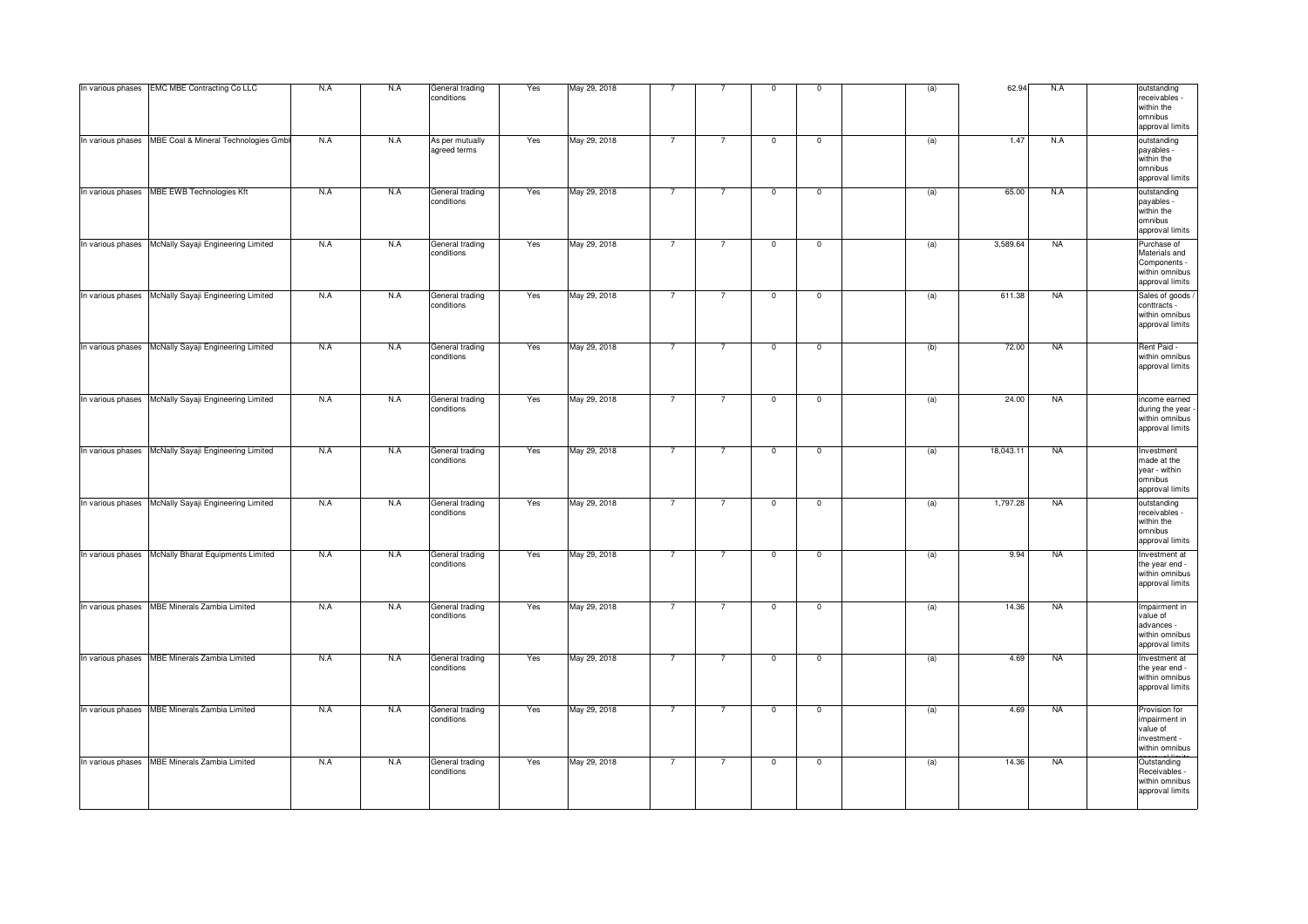| In various phases EMC Limited |                                         | N.A | N.A | General trading<br>conditions | Yes | May 29, 2018 |                | 7              | $\Omega$       | $\overline{0}$ | (a) | 21.58     | <b>NA</b> | outstanding<br>payables -<br>within omnibus<br>approval limits               |
|-------------------------------|-----------------------------------------|-----|-----|-------------------------------|-----|--------------|----------------|----------------|----------------|----------------|-----|-----------|-----------|------------------------------------------------------------------------------|
| In various phases             | McNally Bharat Engg. (S.A.) Proprietary | N.A | N.A | General trading<br>conditions | Yes | May 29, 2018 | $\overline{7}$ | $\overline{7}$ | $\overline{0}$ | $\overline{0}$ | (a) | 0.13      | <b>NA</b> | Investment at<br>the year end -<br>within omnibus<br>approval limits         |
| In various phases             | McNally Bharat Engg. (S.A.) Proprietary | N.A | N.A | General trading<br>conditions | Yes | May 29, 2018 | $\overline{7}$ | $\overline{7}$ | $\Omega$       | $\overline{0}$ | (a) | 0.13      | <b>NA</b> | Provision for<br>impaiment in<br>value of<br>investments -<br>within omnibus |
| In various phases             | McNally Bharat Engg. (S.A.) Proprietary | N.A | N.A | General trading<br>conditions | Yes | May 29, 2018 | $\overline{7}$ | $\overline{7}$ | $\Omega$       | $\overline{0}$ | (a) | 40.08     | NA        | Impairment in<br>value of<br>advances -<br>within omnibus                    |
| In various phases             | McNally Bharat Engg. (S.A.) Proprietary | N.A | N.A | General trading<br>conditions | Yes | May 29, 2018 | $\overline{7}$ | $\overline{7}$ | $\Omega$       | $\Omega$       | (a) | 4.53      | <b>NA</b> | outstanding<br>payables -<br>within omnibus<br>approval limits               |
| In various phases             | McNally Bharat Engg. (S.A.) Proprietary | N.A | N.A | General trading<br>conditions | Yes | May 29, 2018 | $\overline{7}$ | $\overline{7}$ | $\overline{0}$ | $\overline{0}$ | (a) | 40.08     | <b>NA</b> | outstanding<br>receiables -<br>within omnibus<br>approval limits             |
| In various phases             | Williamson Magor & Company Limited      | N.A | N.A | General trading<br>conditions | Yes | May 29, 2018 | $\overline{7}$ | $\overline{7}$ | $\Omega$       | $^{\circ}$     | (a) | 35,989.00 | <b>NA</b> | Loan Taken -<br>within omnibus<br>approval limits                            |
| In various phases             | Williamson Magor & Company Limited      | N.A | N.A | General trading<br>conditions | Yes | May 29, 2018 | $\overline{7}$ | $\overline{7}$ | $\overline{0}$ | $\overline{0}$ | (a) | 35,869.00 | <b>NA</b> | Loan repaid -<br>within omnibus<br>approval limits                           |
| In various phases             | Williamson Magor & Company Limited      | N.A | N.A | General trading<br>conditions | Yes | May 29, 2018 | $\overline{7}$ | $\overline{7}$ | $\Omega$       | $\overline{0}$ | (a) | 2,011.75  | <b>NA</b> | Interest paid -<br>within omnibus<br>approval limits                         |
| In various phases             | Vedica Sanjeevani Projects Pvt Ltd      | N.A | N.A | General trading<br>conditions | Yes | May 29, 2018 | $\overline{7}$ | $\overline{7}$ | $^{\circ}$     | $^{\circ}$     | (a) | 491.60    | <b>NA</b> | Loan Taken -<br>within omnibus                                               |
| In various phases             | Vedica Sanjeevani Projects Pvt Ltd      | N.A | N.A | General trading<br>conditions | Yes | May 29, 2018 | $\overline{7}$ | $\overline{7}$ | $\overline{0}$ | $\overline{0}$ | (a) | 491.60    | NA        | outstanding<br>receivables                                                   |
| In various phases             | Vedica Sanjeevani Projects Pvt Ltd      | N.A | N.A | General trading<br>conditions | Yes | May 29, 2018 | $\overline{7}$ | $\overline{7}$ | $\overline{0}$ | $\overline{0}$ | (a) | 27,470.64 | <b>NA</b> | Investment at<br>year end -                                                  |
| In various phases             | Vedica Sanjeevani Projects Pvt Ltd      | N.A | N.A | General trading<br>conditions | Yes | May 29, 2018 | $\overline{7}$ | $\overline{7}$ | $^{\circ}$     | $\mathbf 0$    | (a) | 254.67    | <b>NA</b> | Interest<br>received on                                                      |

| In various phases          | <b>MBE Coal &amp; Mineral</b><br><b>Technologies GMBH</b> | N.A | N.A | General trading<br>conditions | Yes | February 13, 2018 |               |  |          | (a) | 1,41,366.42     | <b>NA</b> | Due to<br>subsidiary -                                                                                      |
|----------------------------|-----------------------------------------------------------|-----|-----|-------------------------------|-----|-------------------|---------------|--|----------|-----|-----------------|-----------|-------------------------------------------------------------------------------------------------------------|
| In various phases          | <b>MBE Coal &amp; Mineral</b><br>Technology India Pyt.Ltd | N.A | N.A | General trading<br>conditions | Yes | February 13, 2018 |               |  | $\Omega$ | (a) | 3,37,24,566.43  | <b>NA</b> | outstanding at<br>period / year                                                                             |
| In various phases          | <b>MBE Coal &amp; Mineral</b><br>Technology India Pyt.Ltd | N.A | N.A | General trading<br>conditions | Yes | February 13, 2018 | $\rightarrow$ |  | $\Omega$ | (a) | 22,73,265.04    | <b>NA</b> | outstanding<br>advance from                                                                                 |
| In various phases          | MBE Infrastructure India Pvt.Ltd                          | N.A | N.A | General trading<br>conditions | Yes | February 13, 2018 |               |  |          | (a) | 1,21,00,712.00  | <b>NA</b> | Receipt of<br>Technical                                                                                     |
|                            | In various phases MBE Infrastructure India Pvt.Ltd        | N.A | N.A | General trading<br>conditions | Yes | February 13, 2018 |               |  |          | (a) | 14,06,22,054.66 | <b>NA</b> | Due from<br>subsidiary -                                                                                    |
| In various phases          | MBE Infrastructure India Pvt.Ltd                          | N.A | N.A | General trading<br>conditions | Yes | February 13, 2018 |               |  |          | (a) | 1,50,48,840.39  | <b>NA</b> | outstanding<br>advance from                                                                                 |
| In various phases          | <b>EWB Hungary</b>                                        | N.A | N.A | General trading<br>conditions | Yes | February 13, 2018 | $\rightarrow$ |  |          | (a) | 34,60,762.50    | <b>NA</b> | outstanding<br>advance from<br>subsidiaries<br>period / year<br>end - within<br>lomnibus<br>approval limits |
| In various phases          | McNally Bharat Engg. (S.A.) Proprietary                   | N.A | N.A | General trading<br>conditions | Yes | February 13, 2018 |               |  |          | (a) | 3,96,804.02     | <b>NA</b> | outstanding<br>advance from                                                                                 |
| In various phases EMC Ltd. |                                                           | N.A | N.A | General trading<br>conditions | Yes | February 13, 2018 | $\rightarrow$ |  | $\Omega$ | (a) | 7,12,320.00     | <b>NA</b> | outstanding<br>advance from                                                                                 |
| In various phases EMC Ltd. |                                                           | N.A | N.A | General trading<br>conditions | Yes | February 13, 2018 |               |  |          | (a) | 15,00,000.00    | <b>NA</b> | Outstanding<br>Loan - within                                                                                |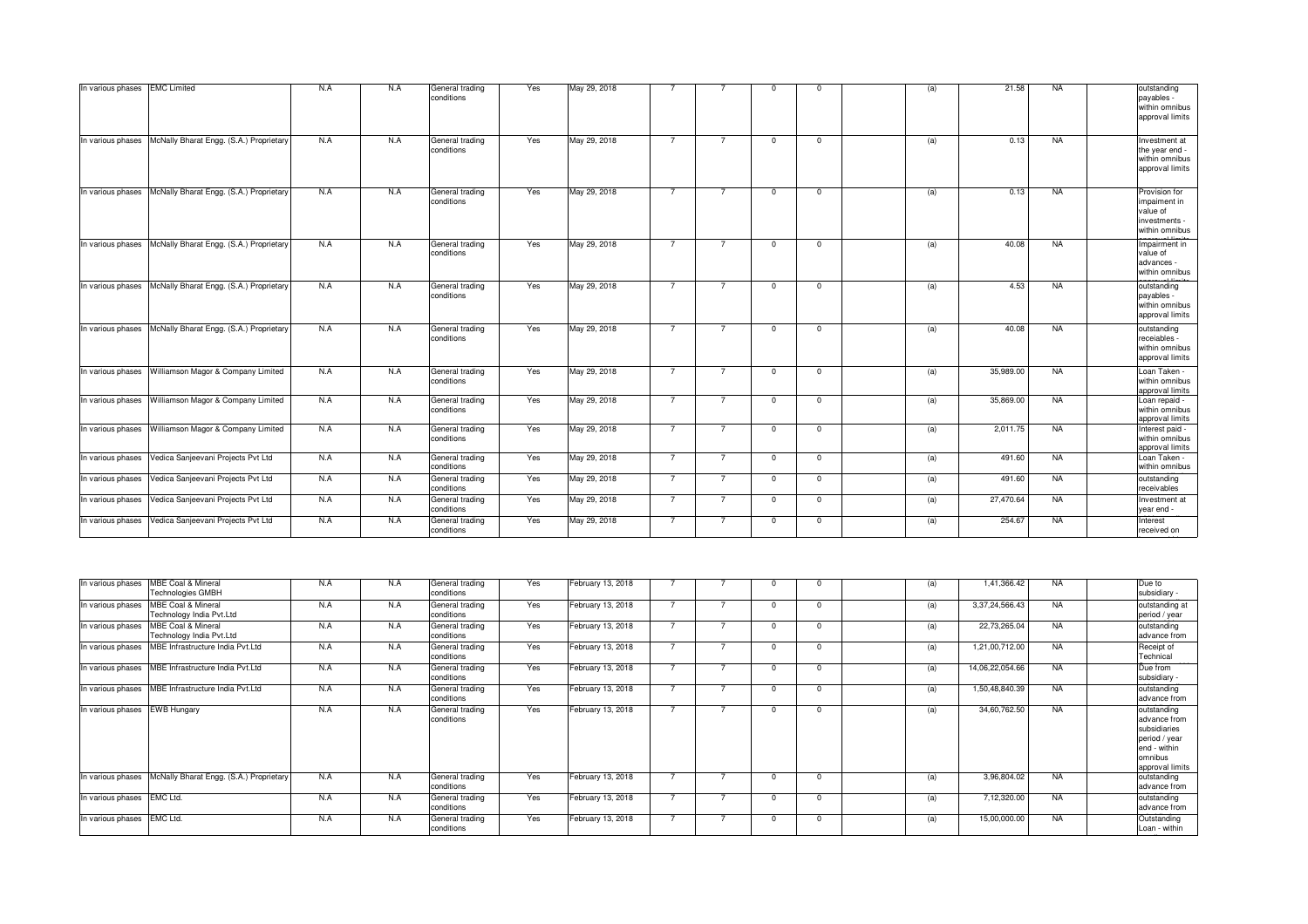| In various phases             | Vedica Sanjeevani Projects Pvt Ltd                        | N.A | N.A | General trading<br>conditions | Yes | February 13, 2018 |                |                | $\mathsf 0$    | $\mathbf 0$    | (a) | 7,67,245.00     | <b>NA</b> | outstanding<br>advance from            |
|-------------------------------|-----------------------------------------------------------|-----|-----|-------------------------------|-----|-------------------|----------------|----------------|----------------|----------------|-----|-----------------|-----------|----------------------------------------|
| In various phases             | McNally Sayaji Engineering Limited                        | N.A | N.A | General trading<br>conditions | Yes | February 13, 2018 | $\overline{7}$ | $\overline{7}$ | $\mathbf 0$    | $\mathbf 0$    | (a) | 5,96,87,940.00  | <b>NA</b> | Sale of Goods /<br>Contracts           |
| In various phases             | McNally Sayaji Engineering Limited                        | N.A | N.A | General trading<br>conditions | Yes | February 13, 2018 |                |                | $\Omega$       | $\Omega$       | (a) | 28,12,01,203.00 | <b>NA</b> | Purchase of<br>materials               |
|                               |                                                           |     |     |                               |     |                   |                |                |                |                |     |                 |           |                                        |
| In various phases             | <b>MBE Coal &amp; Mineral</b><br>Technology India Pvt.Ltd | N.A | N.A | General trading<br>conditions | Yes | November 17, 2017 | $\overline{7}$ | $\overline{7}$ | $\mathbf 0$    | $\Omega$       | (a) | 1,41,022.06     | <b>NA</b> | Outstanding<br>advance from            |
| In various phases             | Humboldt Wedag                                            | N.A | N.A | General trading<br>conditions | Yes | November 17, 2017 | $\overline{7}$ | $\overline{7}$ | $\mathsf 0$    | $\mathsf 0$    | (a) | 65,67,264.43    | <b>NA</b> | Advance given<br>to subsidiaries       |
| In various phases             | Humboldt Wedag                                            | N.A | N.A | General trading<br>conditions | Yes | November 17, 2017 | $\overline{7}$ | $\overline{7}$ | $\mathbf 0$    | $\mathbf{0}$   | (a) | 2,71,57,302.00  | <b>NA</b> | Due from<br>subsidiary                 |
| In various phases             | Humboldt Wedag                                            | N.A | N.A | General trading<br>conditions | Yes | November 17, 2017 | 7              | $\overline{7}$ | $^{\circ}$     | $\pmb{0}$      | (a) | 22,73,265.04    | <b>NA</b> | Outstanding<br>advance from            |
| In various phases             | MBE Infrastructure India Pvt.Ltd                          | N.A | N.A | General trading<br>conditions | Yes | November 17, 2017 |                | $\overline{7}$ | $\mathbf 0$    | $\mathbf 0$    | (a) | 52,60,341.00    | <b>NA</b> | Receipt of<br>services                 |
|                               | In various phases   MBE Infrastructure India Pvt.Ltd      | N.A | N.A | General trading<br>conditions | Yes | November 17, 2017 | $\overline{7}$ | $\overline{7}$ | $\mathbf{0}$   | $\mathbf{0}$   | (a) | 14,06,37,054.66 | <b>NA</b> | Due from<br>subsidiary                 |
| In various phases             | MBE Infrastructure India Pvt.Ltd                          | N.A | N.A | General trading<br>conditions | Yes | November 17, 2017 | $\overline{7}$ | $\overline{7}$ | $\mathbf 0$    | $\mathbf 0$    | (a) | 1,45,94,016.39  | <b>NA</b> | Creditors -within<br>omnibus           |
| In various phases             | <b>EWB Hungary</b>                                        | N.A | N.A | General trading<br>conditions | Yes | November 17, 2017 |                | $\overline{7}$ | $\mathsf 0$    | $\mathsf 0$    | (a) | 34,52,332.44    | <b>NA</b> | Creditors -within<br>omnibus           |
| In various phases             | McNally Bharat Engg. (S.A.) Proprietary                   | N.A | N.A | General trading<br>conditions | Yes | November 17, 2017 | $\overline{7}$ | $\overline{7}$ | $\mathsf 0$    | $\mathbf{0}$   | (a) | 3,96,804.02     | <b>NA</b> | Due to<br>subsidiary                   |
| In various phases EMC Limited |                                                           | N.A | N.A | General trading<br>conditions | Yes | November 17, 2017 | $\overline{7}$ | $\overline{7}$ | $\overline{0}$ | $\overline{0}$ | (a) | 15,00,000.00    | <b>NA</b> | Outstanding<br>loan -within            |
| In various phases             | <b>MBE Coal &amp; Mineral</b><br>Fechnology GMBH          | N.A | N.A | General trading<br>conditions | Yes | August 11, 2017   | $\overline{7}$ | $\overline{7}$ | $\mathbf 0$    | $\mathbf 0$    | (a) | 12,072.47       | <b>NA</b> | Service<br>Charges - within            |
| In various phases             | <b>MBE Coal &amp; Mineral</b><br>Technology GMBH          | N.A | N.A | General trading<br>conditions | Yes | August 11, 2017   | $\overline{7}$ | $\overline{7}$ | $\overline{0}$ | $\overline{0}$ | (a) | 1,26,921.67     | <b>NA</b> | Due to<br>subsidiary -                 |
| In various phases             | Humboldt Wedag                                            | N.A | N.A | General trading<br>conditions | Yes | August 11, 2017   | $\overline{7}$ | $\overline{7}$ | $\mathbf{0}$   | $\mathbf{0}$   | (a) | 5,83,36,822.00  | <b>NA</b> | <b>Bank Charges-</b><br>within omnibus |
| In various phases             | Humboldt Wedag                                            | N.A | N.A | General trading<br>conditions | Yes | August 11, 2017   | $\overline{7}$ | $\overline{7}$ | $\mathsf 0$    | $\mathsf 0$    | (a) | 94,35,000.00    | <b>NA</b> | Purchase of<br>Materials-within        |
| In various phases             | Humboldt Wedag                                            | N.A | N.A | General trading<br>conditions | Yes | August 11, 2017   | $\overline{7}$ | $\overline{7}$ | $\mathbf 0$    | $\mathbf 0$    | (a) | 65,67,264.43    | <b>NA</b> | Advance given<br>to debtors-within     |
| In various phases             | Humboldt Wedag                                            | N.A | N.A | General trading<br>conditions | Yes | August 11, 2017   |                | $\overline{7}$ | $\overline{0}$ | $\overline{0}$ | (a) | 5,70,77,775.00  | <b>NA</b> | Due from<br>subsidiary-                |
| In various phases             | Humboldt Wedag                                            | N.A | N.A | General trading<br>conditions | Yes | August 11, 2017   |                | $\overline{7}$ | $\mathbf{0}$   | $\mathbf{0}$   | (a) | 3,97,88,108.00  | <b>NA</b> | Outstanding<br>advance from            |
| In various phases             | McNally Sayaji Engineering Limited                        | N.A | N.A | General trading<br>conditions | Yes | August 11, 2017   | $\overline{7}$ | $\overline{7}$ | $\mathbf 0$    | $\mathbf 0$    | (d) | 1,74,62,770.04  | <b>NA</b> | Rendering of<br>Technical              |
| In various phases             | McNally Sayaji Engineering Limited                        | N.A | N.A | General trading<br>conditions | Yes | August 11, 2017   | $\overline{7}$ | $\overline{7}$ | $\mathsf 0$    | $\mathsf 0$    | (d) | 24,00,000.00    | <b>NA</b> | Rent Received-<br>within omnibus       |
| In various phases             | McNally Sayaji Engineering Limited                        | N.A | N.A | General trading<br>conditions | Yes | August 11, 2017   | $\overline{7}$ | $\overline{7}$ | $\mathbf 0$    | $\mathbf 0$    | (a) | 46,90,48,032.87 | <b>NA</b> | Purchase of<br>Materials-within        |
| In various phases             | McNally Sayaji Engineering Limited                        | N.A | N.A | General trading<br>conditions | Yes | August 11, 2017   | $\overline{7}$ | $\overline{7}$ | $\mathsf 0$    | $\mathsf 0$    | (d) | 72,00,000.00    | <b>NA</b> | Rent Paid-within<br>omnibus            |
| In various phases             | McNally Sayaji Engineering Limited                        | N.A | N.A | General trading<br>conditions | Yes | August 11, 2017   | $\overline{7}$ | $\overline{7}$ | $\mathbf 0$    | $\overline{0}$ | (a) | 1,11,89,857.00  | <b>NA</b> | Interest on loan-<br>within omnibus    |
| In various phases             | McNally Sayaji Engineering Limited                        | N.A | N.A | General trading<br>conditions | Yes | August 11, 2017   | $\overline{7}$ | $\overline{7}$ | $\overline{0}$ | $\overline{0}$ | (a) | 21,91,957.00    | <b>NA</b> | Other expenses-<br>within omnibus      |
| In various phases             | McNally Sayaji Engineering Limited                        | N.A | N.A | General trading<br>conditions | Yes | August 11, 2017   |                | $\overline{7}$ | $\mathbf 0$    | $\mathbf{0}$   | (a) | 4,63,19,814.00  | <b>NA</b> | Interest on<br>outstanding             |
| In various phases             | McNally Sayaji Engineering Limited                        | N.A | N.A | General trading<br>conditions | Yes | August 11, 2017   | $\overline{7}$ | $\overline{7}$ | $\mathsf 0$    | $\mathsf 0$    | (a) | 9,00,94,395.92  | <b>NA</b> | Outstanding<br>payables-within         |
| In various phases             | MBE Infrastructure India Pvt.Ltd                          | N.A | N.A | General trading<br>conditions | Yes | August 11, 2017   | $\overline{7}$ | $\overline{7}$ | $\mathsf 0$    | $\mathbf 0$    | (a) | 1,03,12,689.68  | <b>NA</b> | Interest<br>received on                |
| In various phases             | MBE Infrastructure India Pvt.Ltd                          | N.A | N.A | General trading<br>conditions | Yes | August 11, 2017   | $\overline{7}$ | $\overline{7}$ | $\mathsf 0$    | $\mathsf 0$    | (a) | 1,80,20,830.00  | <b>NA</b> | Receipt on<br>Technical                |
| In various phases             | MBE Infrastructure India Pvt.Ltd                          | N.A | N.A | General trading<br>conditions | Yes | August 11, 2017   | $\overline{7}$ | $\overline{7}$ | $\mathbf 0$    | $\pmb{0}$      | (a) | 14,66,13,531.66 | <b>NA</b> | Due from<br>subsidiary-                |
| In various phases             | MBE Infrastructure India Pvt.Ltd                          | N.A | N.A | General trading<br>conditions | Yes | August 11, 2017   |                | $\overline{7}$ | $\overline{0}$ | $\overline{0}$ | (a) | 1,74,33,642.39  | <b>NA</b> | Creditors-within<br>omnibus            |
| In various phases             | <b>EWB Hungary</b>                                        | N.A | N.A | General trading<br>conditions | Yes | August 11, 2017   | $\overline{7}$ | $\overline{7}$ | $\mathbf 0$    | $\mathbf 0$    | (a) | 33,45,728.00    | <b>NA</b> | Due from<br>subsidiary-                |
| In various phases             | <b>EWB Hungary</b>                                        | N.A | N.A | General trading<br>conditions | Yes | August 11, 2017   | $\overline{7}$ | $\overline{7}$ | $\mathsf 0$    | $\Omega$       | (a) | 25,43,314.00    | <b>NA</b> | Outstanding<br>advance from            |
|                               |                                                           |     |     |                               |     |                   |                |                |                |                |     |                 |           |                                        |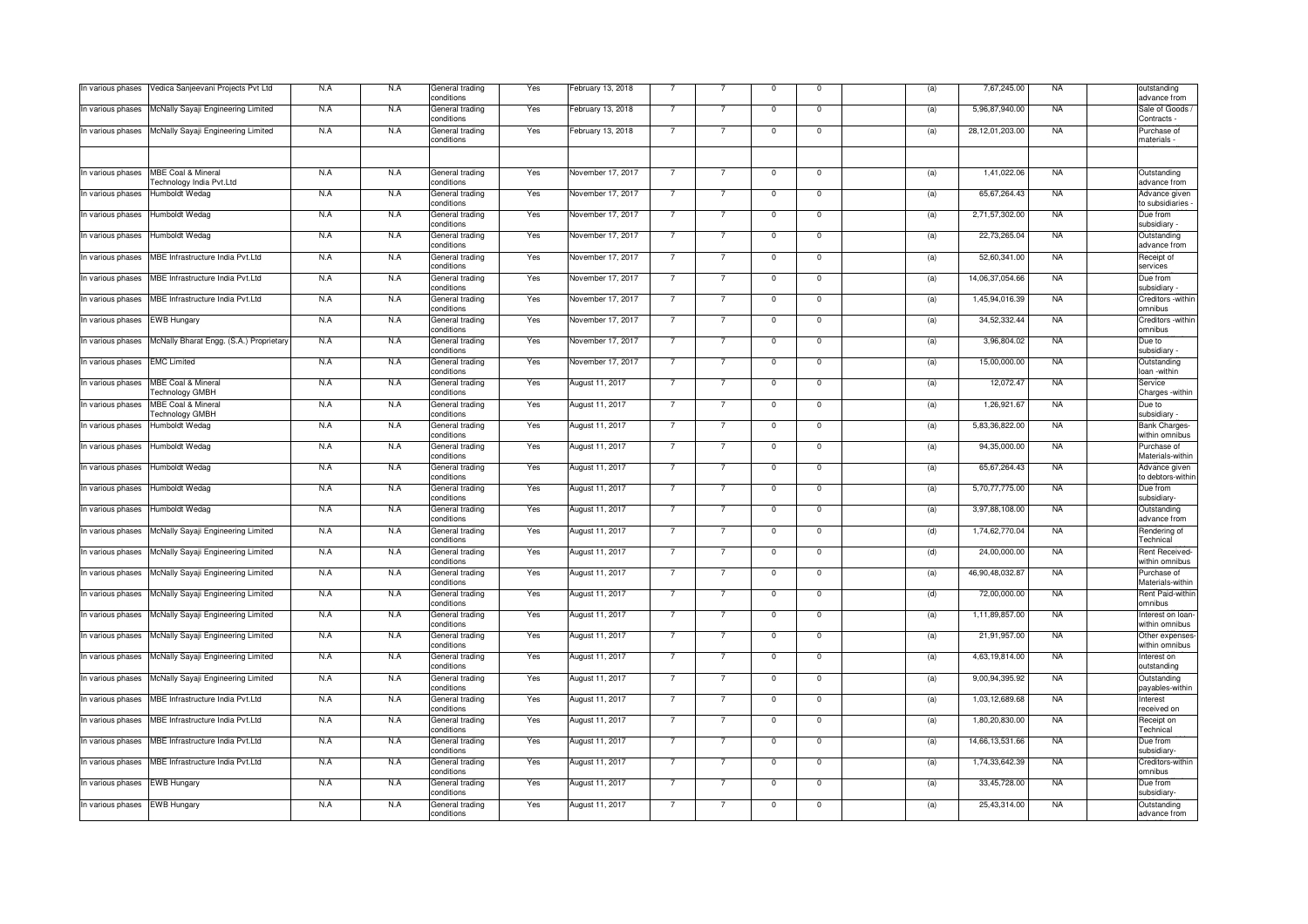| In various phases | <b>EWB Hungary</b>                            | N.A | N.A | General trading<br>conditions | Yes | August 11, 2017 |                |   |          |          | (a) | 31,07,144.00    | <b>NA</b> | Creditors-within<br>omnibus                                           |
|-------------------|-----------------------------------------------|-----|-----|-------------------------------|-----|-----------------|----------------|---|----------|----------|-----|-----------------|-----------|-----------------------------------------------------------------------|
|                   | In various phases MBE Minerals Zambia Limited | N.A | N.A | General trading<br>conditions | Yes | August 11, 2017 |                |   | $\Omega$ | $\Omega$ | (a) | 13,70,67,476.48 | <b>NA</b> | Loan to<br>subsidiary-<br>within omnibus<br>approval limits           |
| In various phases | McNally Bharat Engg. (S.A.) Proprietary       | N.A | N.A | General trading<br>conditions | Yes | August 11, 2017 | $\overline{ }$ |   | $\Omega$ | $\Omega$ | (a) | 48,492.38       | <b>NA</b> | liability no<br>longer required-<br>within omnibus<br>approval limits |
| In various phases | McNally Bharat Engg. (S.A.) Proprietary       | N.A | N.A | General trading<br>conditions | Yes | August 11, 2017 |                |   | $\Omega$ | $\Omega$ | (a) | 2,13,072.87     | <b>NA</b> | other expenses-<br>within omnibus<br>approval limits                  |
| In various phases | McNally Bharat Engg. (S.A.) Proprietary       | N.A | N.A | General trading<br>conditions | Yes | August 11, 2017 | $\overline{ }$ |   | $\Omega$ | $\Omega$ | (a) | 3,96,804.02     | <b>NA</b> | Due to<br>subsidiary-<br>within omnibus<br>approval limits            |
| In various phases | <b>EMC Limited</b>                            | N.A | N.A | General trading<br>conditions | Yes | August 11, 2017 |                |   | $\Omega$ | $\Omega$ | (a) | 2,25,000.00     | <b>NA</b> | Interest on loan-<br>within omnibus<br>approval limits                |
| In various phases | <b>EMC Limited</b>                            | N.A | N.A | General trading<br>conditions | Yes | August 11, 2017 | $\overline{ }$ | 7 | $\Omega$ | $\Omega$ | (a) | 4,32,740.00     | <b>NA</b> | Interest<br>payables-within<br>lomnibus<br>approval limits            |
| In various phases | <b>EMC Limited</b>                            | N.A | N.A | General trading<br>conditions | Yes | August 11, 2017 |                |   | $\Omega$ | $\Omega$ | (a) | 15,00,000.00    | <b>NA</b> | outstanding loan-<br>within omnibus<br>approval limits                |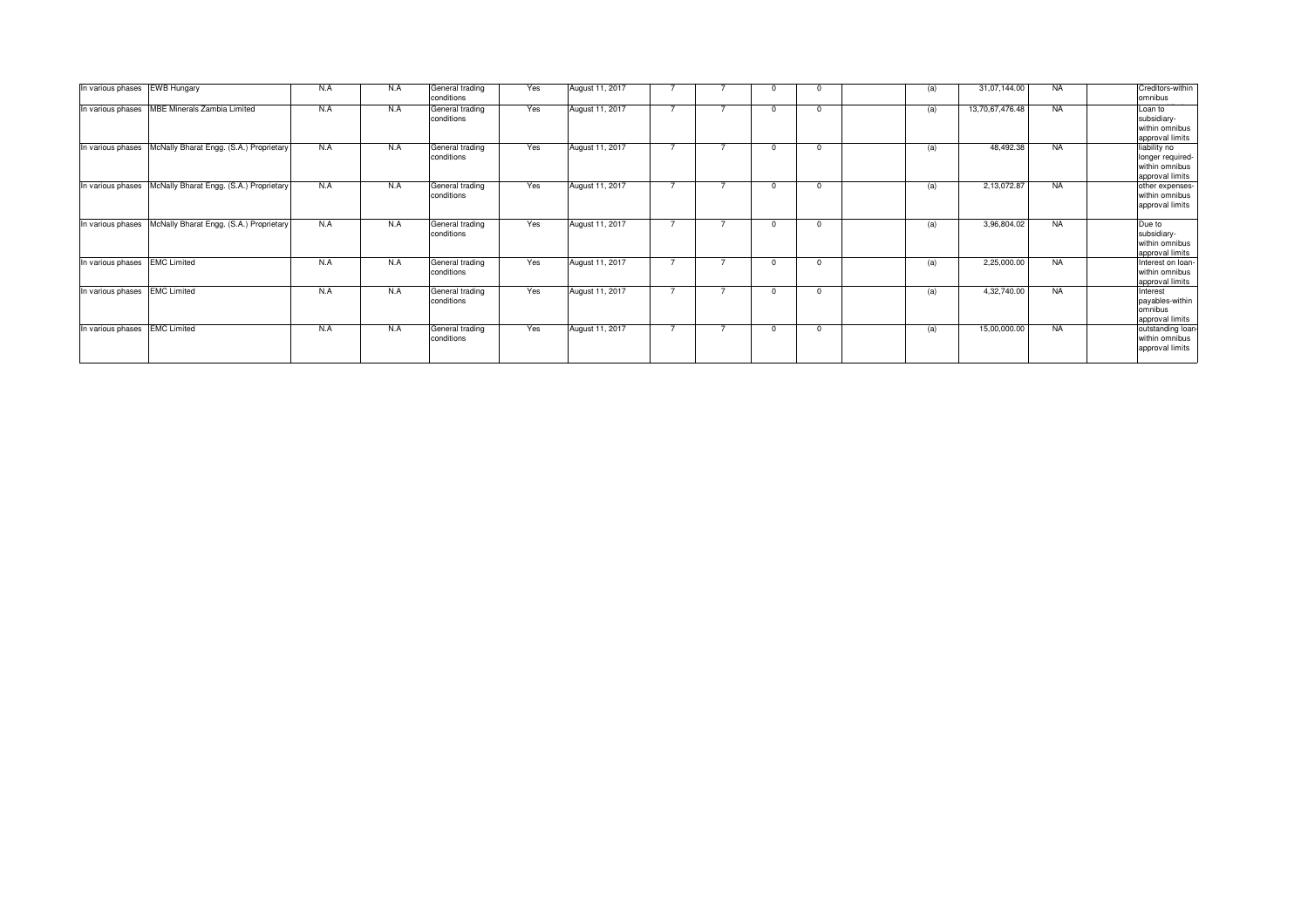| Form MBP - 4<br>Register of contracts with related party and contracts and Bodies etc. in which directors are interested                                                                 |                                    |                                                                     |                          |                                                         |  |  |  |  |  |  |  |  |  |
|------------------------------------------------------------------------------------------------------------------------------------------------------------------------------------------|------------------------------------|---------------------------------------------------------------------|--------------------------|---------------------------------------------------------|--|--|--|--|--|--|--|--|--|
|                                                                                                                                                                                          |                                    | [Pursuant to section 189(1) and rule $16(1)$ ]                      |                          |                                                         |  |  |  |  |  |  |  |  |  |
| B. Name of the bodies corporate, firms or other association of individuals as mentioned under sub-section (1) of section 184, in which any<br>director is having any concern or interest |                                    |                                                                     |                          |                                                         |  |  |  |  |  |  |  |  |  |
| Names of the Companies /bodies<br>corporate/firms/association of individuals                                                                                                             | Name of the interested<br>director | Nature of interest or<br>concern / Change in<br>interest or concern | Shareholding<br>(if any) | Date on which interest<br>or concern arose /<br>changed |  |  |  |  |  |  |  |  |  |
| McNally Bharat Engineering Company Limited Asim Kumar Barman                                                                                                                             |                                    | Director                                                            | $\blacksquare$           | September 30, 2010                                      |  |  |  |  |  |  |  |  |  |
| <b>Woodside Parks Limited</b>                                                                                                                                                            | <b>Aditya Khaitan</b>              | Director                                                            |                          | October 15, 1990<br>March 31, 2015<br>(Resigned)        |  |  |  |  |  |  |  |  |  |
| Williamson Magor & Co. Ltd.                                                                                                                                                              |                                    | <b>Director</b>                                                     | $\overline{\phantom{a}}$ | November 26, 1991                                       |  |  |  |  |  |  |  |  |  |
| <b>Babcock Borsig Limited</b>                                                                                                                                                            |                                    | <b>Director</b>                                                     |                          | April 29, 1993                                          |  |  |  |  |  |  |  |  |  |
| Williamson Financial Services Ltd.                                                                                                                                                       |                                    | Director / Chairman                                                 | $\overline{a}$           | March 11, 1994 / March<br>31, 2015                      |  |  |  |  |  |  |  |  |  |
| Eveready Industries India Limited                                                                                                                                                        |                                    | Director / Member                                                   |                          | November 23, 1994                                       |  |  |  |  |  |  |  |  |  |
| Royal Calcutta Golf Club                                                                                                                                                                 |                                    | Director                                                            |                          | September 28, 2013 /<br>September 24, 2019              |  |  |  |  |  |  |  |  |  |
| McLeod Russel India Ltd                                                                                                                                                                  |                                    | Director / Member                                                   | 17,272<br>$(0.02\%)$     | February 16, 2005                                       |  |  |  |  |  |  |  |  |  |
| Prana Lifestyle Pvt. Ltd.                                                                                                                                                                |                                    | Director / Member                                                   | 1,000<br>$(0.40\%)$      | November 10, 2006                                       |  |  |  |  |  |  |  |  |  |
| D1 Williamson Magor Bio Fuel Ltd                                                                                                                                                         |                                    | Director                                                            |                          | July 29, 2006                                           |  |  |  |  |  |  |  |  |  |
| McNally Bharat Engineering Company Limited                                                                                                                                               |                                    | Director / Chairman                                                 |                          | September 23, 2011                                      |  |  |  |  |  |  |  |  |  |
| McNallySayaji Engineering Limited                                                                                                                                                        |                                    | Director                                                            |                          | September 20, 2017                                      |  |  |  |  |  |  |  |  |  |
| Kilburn Engineering Limited                                                                                                                                                              |                                    | Director / Chairman                                                 | 150,000 (1.13%)          | August 14, 2017 /                                       |  |  |  |  |  |  |  |  |  |
|                                                                                                                                                                                          |                                    |                                                                     | 50,000 (0.38%)           | August 21, 2017                                         |  |  |  |  |  |  |  |  |  |
| Borelli Tea Holdings Ltd, UK                                                                                                                                                             |                                    | <b>Director</b><br><b>Director</b>                                  |                          | July 13, 2005                                           |  |  |  |  |  |  |  |  |  |
| Phu Ben Tea Company Ltd, Vietnam<br>McLeod Russel Uganda Ltd, Uganda                                                                                                                     |                                    | <b>Director</b>                                                     |                          | March 4, 2009<br>January 18, 2010                       |  |  |  |  |  |  |  |  |  |
| McLeod Russel Middle East DMCC, Dubai                                                                                                                                                    |                                    | Director                                                            | $\overline{\phantom{0}}$ | May 9, 2011                                             |  |  |  |  |  |  |  |  |  |
| McLeod Russel Africa Ltd, Kenya                                                                                                                                                          |                                    | Director                                                            |                          | May 20, 2013                                            |  |  |  |  |  |  |  |  |  |
|                                                                                                                                                                                          |                                    |                                                                     |                          |                                                         |  |  |  |  |  |  |  |  |  |